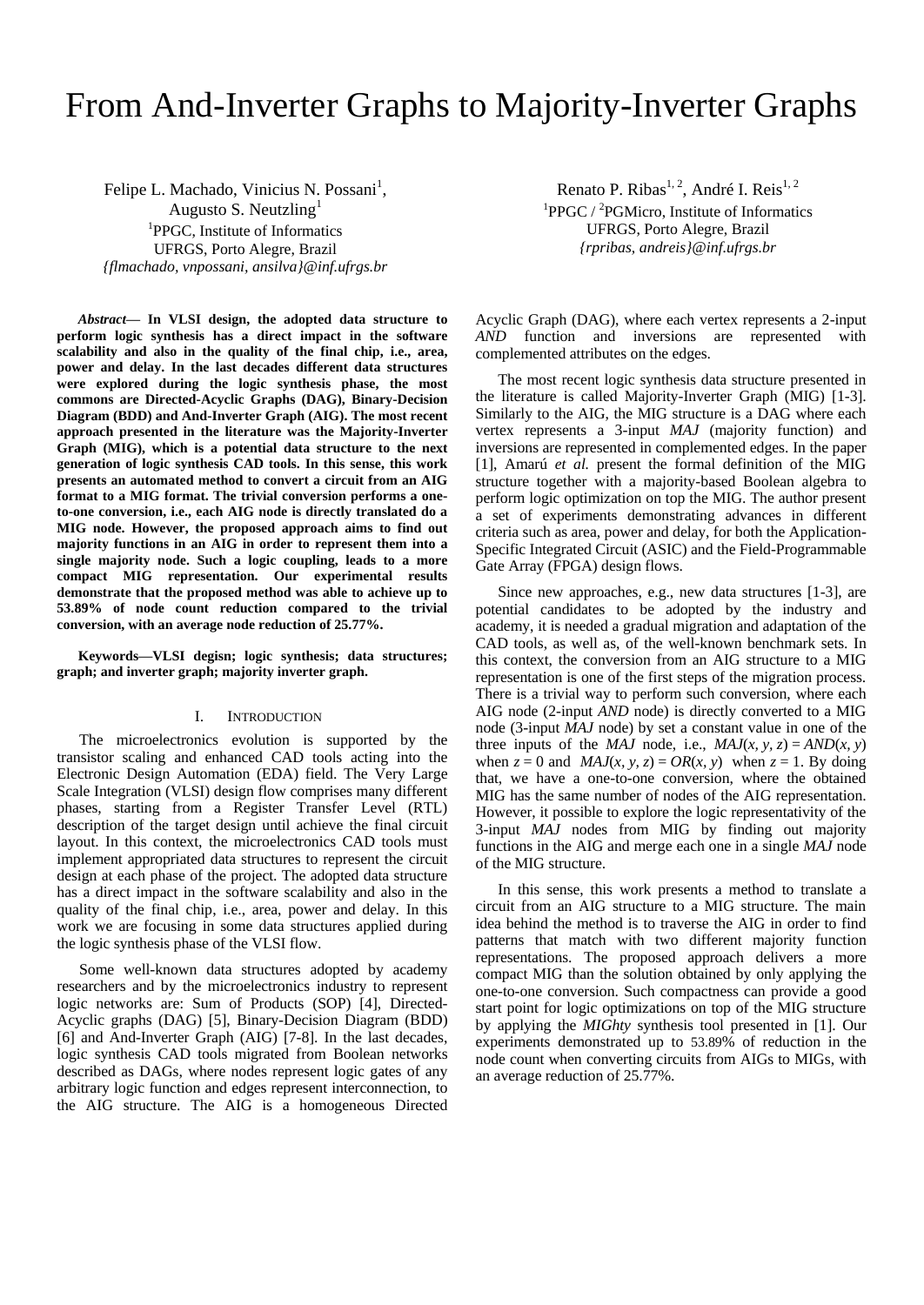The remainder of this paper is organized as follows. Section II present some preliminary concepts and definitions. Section III presents the proposed method. Our experimental results are presented and discussed in the Section IV.

## II. BACKGROUND

## *A. AND Inverter Graph (AIG)*

And-Inverter-Graph (AIG), is a specific type of Directed Acyclic Graph (DAG), where each node has either 0 incoming edges – *primary inputs* (PI) – or 2 incoming edges – *AND* nodes, as show in Fig. 1(a). Each edge can be complemented or not. Some nodes are marked as *primary outputs* (PO) [7-8].

#### *B. Three Input Majority Function (MAJ3)*

The majority function is a three input function which expression is:

$$
MAJ(x, y, z) = x \cdot y + x \cdot z + y \cdot z \tag{1}
$$

The majority function is symmetrical (i.e. any input permutation gives the same function):

$$
MAJ(x, y, z) = MAJ(x, z, y) = MAJ(y, x, z)
$$
  
= MAJ(y, z, x) = MAJ(z, x, y) = MAJ(z, y, x) (2)

Typically, Boolean functions are represented as expressions using *AND*, *OR* and *INV* as operations. Any expression of such form is trivially transformed into an equivalent majority expression (i.e. using the majority function as basic element) using the following relations:

$$
AND(x, y) = MAJ(x, y, 0)
$$
\n(3)

$$
OR(x, y) = MAJ(x, y, 1)
$$
 (4)

## *C. Majority Inverter Graph (MIG)*

MIG is also a specific type of Directed Acyclic Graph (DAG), representing a homogeneous logic network with an indegree equal to 3 and each node representing the majority function, as shown in Fig. 1(b). In a MIG, edges are marked by a regular or complemented attribute [1-3].



Fig. 1. In (a) AIG and in (b) MIG representation of the function  $f = (x1 \cdot x2 \cdot x3) + (x4 \cdot x5 \cdot x6)$ .

# *D. Classes of Boolean Functions (NPN)*

By considering a set of all functions with up to *n* variables, these functions can be grouped in *classes*, as illustrated in Fig. 2 [11]. Boolean functions can be grouped taking into account the negation  $(x)$ , and/or the permutation of variables (*y*), and/or the negation of function value (*z*). For instance, NPN-class corresponds to the set of distinct Boolean functions obtained by permuting and complementing the input variables and complementing the output [9].



Fig. 2. Types of Boolean equivalence used to group functions in classes, image adapted form [11].

#### III. PROPOSED METHOD

The proposed method starts from an AIG structure and aims to provide as output a MIG representation of the circuit. As mentioned before, the proposed approach aims to avoid the trivial one-to-one conversion from the entire AIG nodes to MIG nodes. In this sense, in a first step the proposed method traverse the AIG finding for majority function patterns and convert each matched portion of the AIG to a single *MAJ* node. In a second step, the method coverts all the remainder *AND* nodes to *MAJ* nodes by considering the property presented in (3). In the following subsection, we define the two representative majority function patterns adopted in our approach and the how the algorithm searches for such patterns on top of the AIG.

## *A. 3-input MAJ patterns on AIG structures*

The 3-input majority function can be implemented according to the ISOP form described in equation (1). Thus, in order to represent equation (1) in an AIG structure we firstly convert the *OR* (+) operators into *AND* (.) operators by applying the De Morgan's Laws, resulting in the following equation:

$$
MAJ(x, y, z) = \frac{I((I(x, y) \cdot I(x, z)) \cdot I(y, z))}{(6)}
$$

Another alternative way to represent a 3-input majority function is through the factored form of (1):

$$
MAJ(x, y, z) = x \cdot (y + z) + y \cdot z \tag{7}
$$

Analogously, by applying the De Morgan's Laws over (7) it is possible to achieve the following representation expressed only with 2-input *AND* and inversions:

$$
MAJ(x, y, z) = \frac{l(l(x, l(y, lz)) \cdot l(y, z))}{(8)}
$$

Figure 3 presents the AIG representations for the majority function described in equations (6) and (8). In this work, we called these two generic patterns present in Fig. 3(a) and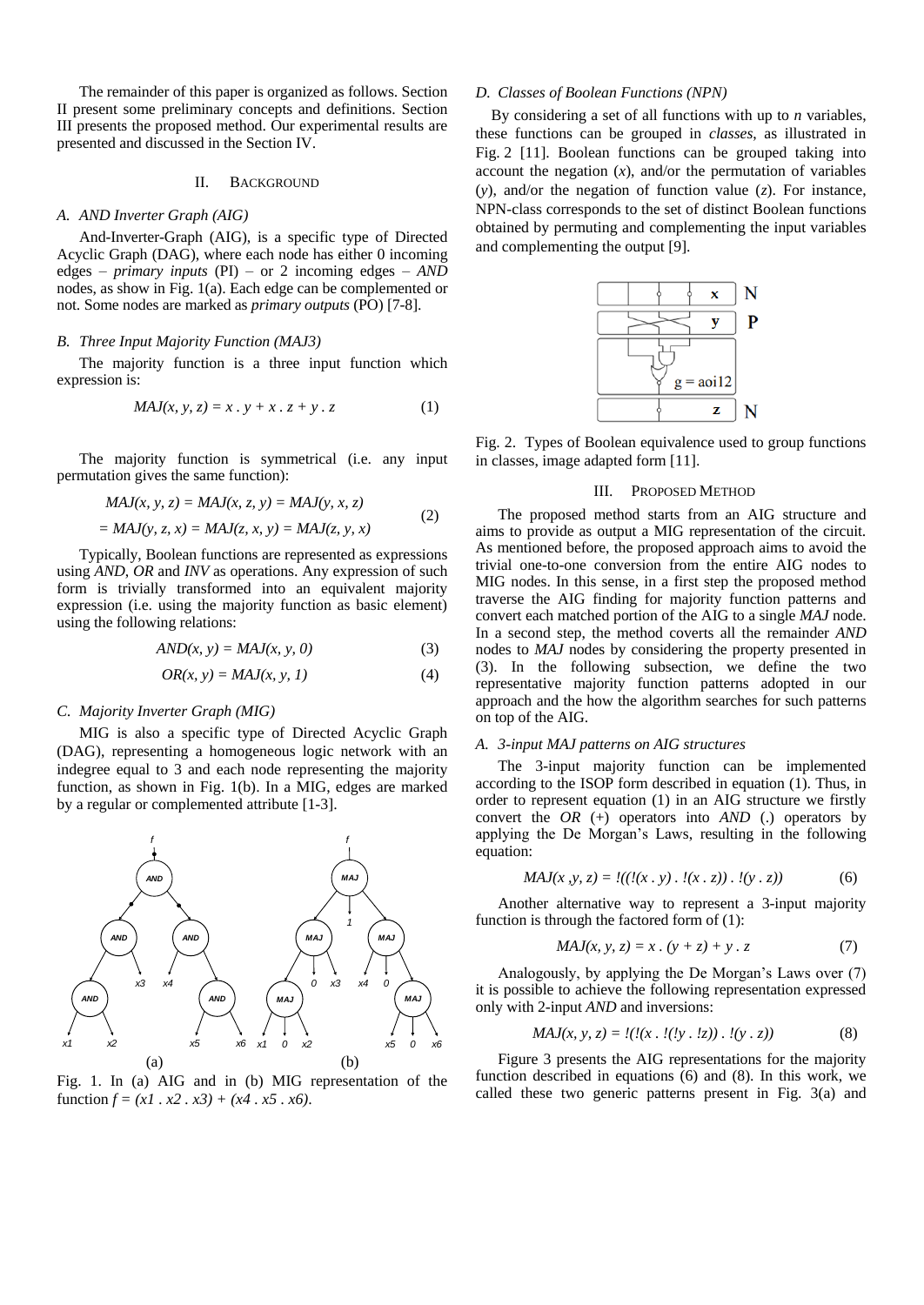Fig. 3(b) as *ISOP pattern* (*MAJISOP*) and *factored form patter* (*MAJfac*), respectively. It is important to mention that in both patterns the inputs signal  $x$ ,  $y$  and  $z$  can appear in any possible permutation and/or in positive or complementary polarity. Besides, the output of the *MAJ* can also appears in direct or complementary polarity. In other words, since one of the structural patterns presented in Fig. 3 is found on the AIG, the algorithm check the NPN-equivalence of the inputs and output to ensure an accurate matching.



Fig. 3. Two representative patterns for the 3-input *MAJ*: in (a) and AIG obtained form (6) (*MAJISOP*) and in (b), AIG obtained from (8) (*MAJfac*).

# *B. Finding for 3-input MAJ patterns on AIGs*

The Algorithm 1 presents the proposed approach to find out the majority function patterns, presented in Fig. 3, on top the AIG. The algorithm starts from the primary outputs PO of the AIG and for each PO the algorithm traverse the graph recursively until reach the PIs. As the recursion returns the algorithm tries to match portion of the graph with the  $MAJ<sub>ISOP</sub>$ and *MAJfac* patterns. When there is a successful matching, the *makeMAJ* procedure replaces the set of nodes *S* that represent the majority function from the AIG by a single representative 3-input *MAJ* node.

| <b>Algorithm 1</b> Pseudocode of the pattern matcher routine.                                       |  |  |  |  |  |  |  |
|-----------------------------------------------------------------------------------------------------|--|--|--|--|--|--|--|
| 1: patternMatcher(currentNode)                                                                      |  |  |  |  |  |  |  |
| <b>if</b> currentNode == $PI$ then $// PI$ is the primary input set<br>2:                           |  |  |  |  |  |  |  |
| 3:<br>return                                                                                        |  |  |  |  |  |  |  |
| 4:<br>endif                                                                                         |  |  |  |  |  |  |  |
| for each node $n$ in current Node. in Nodes do<br>5:                                                |  |  |  |  |  |  |  |
| 6:<br>patternMatcher( $n$ )                                                                         |  |  |  |  |  |  |  |
| endfor<br>7:                                                                                        |  |  |  |  |  |  |  |
| set < node > $S \leftarrow \emptyset$<br>8:                                                         |  |  |  |  |  |  |  |
| matching $\leftarrow$ check <i>ISOPPattern</i> ( currentNode, S) // <i>MAJ<sub>ISOP</sub></i><br>9: |  |  |  |  |  |  |  |
| <b>if</b> matching $=$ <i>false</i> <b>then</b><br>10:                                              |  |  |  |  |  |  |  |
| $S \leftarrow \varnothing$<br>11:                                                                   |  |  |  |  |  |  |  |
| 12:<br>matching $\leftarrow$ check <i>FactoredPattern</i> ( currentNode, S) // $MAJ_{fac}$          |  |  |  |  |  |  |  |
| 13:<br>endif                                                                                        |  |  |  |  |  |  |  |
| 14:<br><b>if</b> matching $== true$ then                                                            |  |  |  |  |  |  |  |
| make $MAJ(S)$<br>15:                                                                                |  |  |  |  |  |  |  |
| endif<br>16:                                                                                        |  |  |  |  |  |  |  |
| $17:$ end                                                                                           |  |  |  |  |  |  |  |

Basically, the procedures *checkISOPPattern* and *checkFactoredPattern* consider the c*urrentNode* as the root node of the majority function, i.e., the root is the *AND* node at the top of the patterns shown in Fig. 3. Thus, the algorithm

looks two levels ahead in order to check if the incoming nodes respect the desired patterns. If there is a successful matching the involved nodes are registered into the set *S* in order to perform the AIG rewriting. Otherwise, no changes are done on the graph and the algorithm returns one level back into the recursion. The algorithm tries the matching again, until return to the POs. The last step of the algorithm is convert the remainder  $AND(x, y)$  nodes into  $MAJ(x, y, 0)$  nodes by set one input of the majority node to zero. This last step is trivial so it is not explicitly described in pseudocode.

#### IV. EXPERIMENTAL RESULTS

In order to evaluate the designed method, we perform a set of experiments over the IWLS'05 Open Cores benchmark circuits derived from the experiments performed in [1], which are available to download in [10]. The motivation to use this benchmark in our experiments is that such circuits were derived from the MAJ-based synthesis tool *MIGhty* [1]. Thus, it is expected that a large number of MAJ nodes can found in the AIG description of such circuits. As the designed method starts from and AIG structure, the first step was translate the circuits available in [10] from Verilog to the AIG format. In the sequence, the proposed approach was applied on top the AIG in order to find out the sets of nodes that can be coupled into a single MAJ node.

Our experimental results are summarized in Table I. From the left to the right, the columns of the table present the following information: benchmark circuit name; the number nodes in the input AIG **|**AIG**|**; the number of majority functions found in the factored form pattern shown in Fig. 3(b) |MAJ*fac*|; the number of MAJ node found in the ISOP form pattern shown in Fig. 3(a) |MAJ<sub>ISOP</sub>|; the total number of MAJ nodes |MAJ|, i.e., the sum of the two previous columns; the number of AIG nodes that are covered by the found MAJ nodes |MAJ*cov*|; the resultant node count into the final MIG |MIG| and finally, the perceptual reduction in the number of nodes.

As can be seen in the Table I, the proposed method was able to find out a significant number of MAJ nodes in the input AIGs. In the most part of the cases, the MAJ nodes were found in the ISOP form. This result is strongly related (dependent) to the structure of the input AIG. The |MAJ*cov*| is defined as follows:

$$
|\text{MAJ}cov| = |\text{MAJ}_{fac}| \cdot 4 + |\text{MAJ}_{ISOP}| \cdot 5,
$$

where 4 and 5 are the number of AIG nodes into the factored and ISOP patterns. This way, the node count into the final MIG is defined as follows:

$$
|MIG| = |AIG| - |MAJ_{cov}| + |MAJ|,
$$

where the set of AIG nodes covered by a given majority node are replaced by a representative MAJ node.

For the evaluated circuits, the proposed approach was able to find up to 53.89% of reduction in the node count when converting circuits from AIGs to MIGs. On average, we achieve 25.77% of node reduction. In is important to mention that the proposed approach can be used to convert any circuit described in an AIG format to a MIG description. Thus, the obtained reductions can provide a good start point to apply a